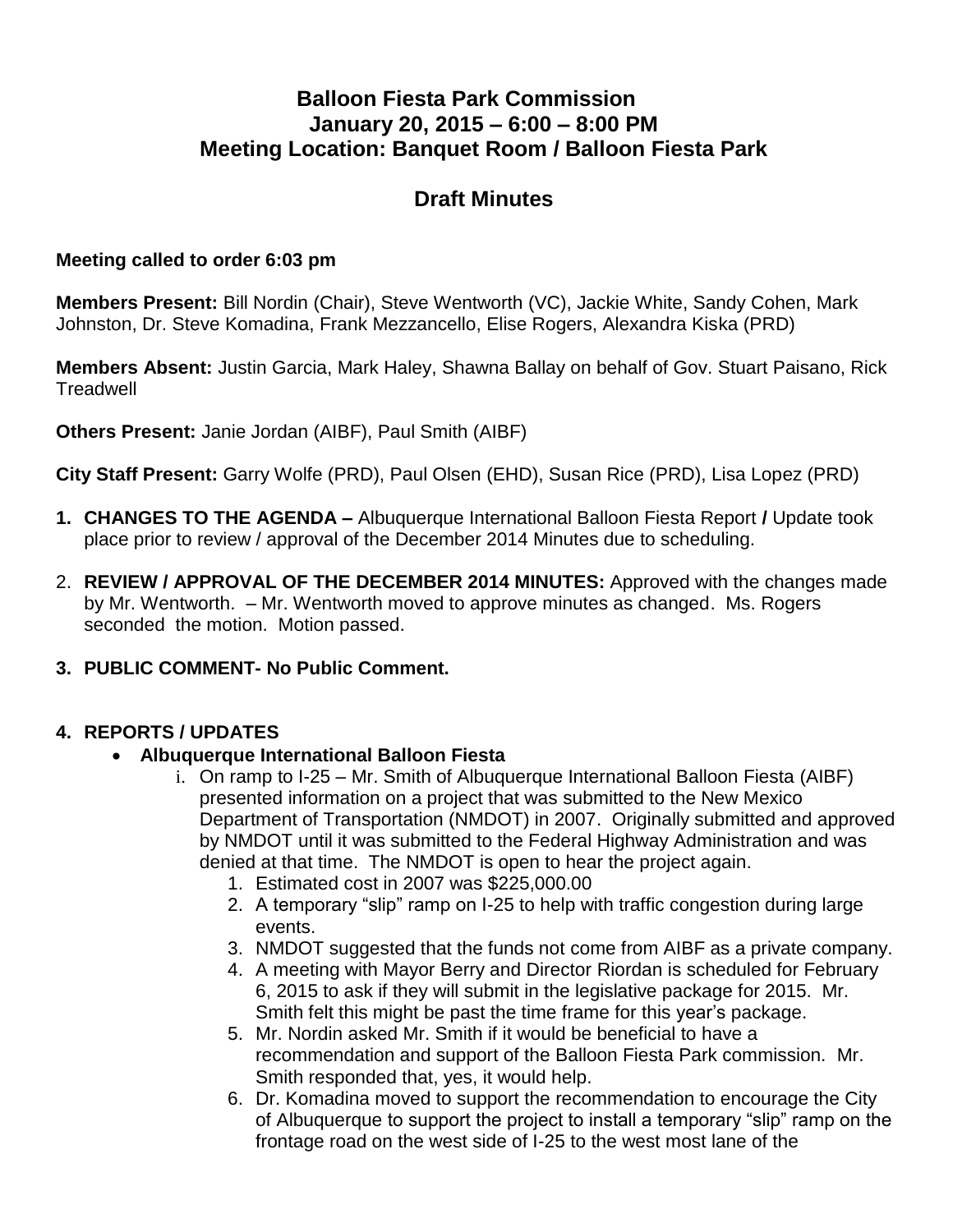southbound I- 25 traffic. Mr. Wentworth provided a second to the motion. Mr. Nordin called for any questions on the issue. Motion passed.

### **5. EVENTS & PRESENTATIONS –** Ms. Rice reported

- $\bullet$  Past Events
	- 1/3 ABQ Sol Tryouts Attendance : 175 Field location: D6. No problems with event.
- Future Events –No events to be approved. The Great NM Food Truck Festival canceled for April 11 Balloon Fiesta Park. Ms. Rice stated the event moved to the Balloon Museum.
	- $\blacksquare$  2/7-8 NM Rush Spring Cup Attendance: 2000 3<sup>rd</sup> time at the park. Ms. White requested a side bar conversation with Ms. Rice after the meeting regarding the event.
	- 2/14 Cupids Chase 5K Attendance 250 Repeat event with no past issues
	- 2/13-15 Friends & Lovers Balloon Rally Attendance: 400 Repeat event with no past issues.

**6. FEE SCHEDULE REVIEW** Mr. Mezzancello questioned whether or not the rental fees are too low for the Golf and Event Center. Ms. Rice responded that the fees are adequate at this time. Mr. Nordin reminded the Commission that when the rental of the facility first started the prices were set low to bring people in and we counted on word-of-mouth for advertising, due to budget. That is no longer the case. Mr. Nordin brought to the attention of the Commission that the fee schedule was approved last month when the policies were approved. Mr. Nordin wanted to take a second look at the fees schedule individually to determine if they are correct. Mr. Nordin asked Parks and Recreation staff if they feel the pricing structure should change or remain the same. Ms. Rice clarified event Center or Park? Miss Rice believed pricing structure is correct for what we offer. Increased prices will result in higher expectations of which Parks and Recreation does not have the staff to accommodate. Mr. Johnson stated that from his personal experience with the Event Center what staff is doing, is in line with the prices set.

Mr. Nordin asked Ms. Kiska when is a good time to determine fees for the new Pavilion and possibly a review of the fees of the Event Center for 2016– Ms. Kiska responded we hope to start scheduling in April for the new Pavilion.

Mr. Nordin requested staff prepare a recommendation for updated fees for the new Pavilion and the Golf and Event Center by April.

Mr. Wolfe stated that it should be done earlier. Ms. Kiska stated April should be a good time. Ms. Kiska reminded the Commission that anything decided still needs to be approved by the legal department.

Mr. Wentworth questioned Ms. Kiska if the cost for tables and chairs has been obtained. Ms. Kiska explained an entire packet had been put together and submitted to the CIP division for review, this included the cost of tables and chairs and all other needed items to operate the facility.

 Comment made during the Sid Cutter Pilots Pavilion update by Mr. Cohen to Mr. Wentworth. The income made from facility rental is what allows the Museum to operate. All general admission income goes to the general fund and doesn't go back into the operations of the Museum.

### **7. REPORTS / UPDATES**

- **Department of Municipal Development – No report**
- **Albuquerque International Balloon Fiesta**
	- i. On ramp to  $I-25$  Moved to item  $# 4$
	- ii. Ms. Jordan stated no other information to be reported at this time.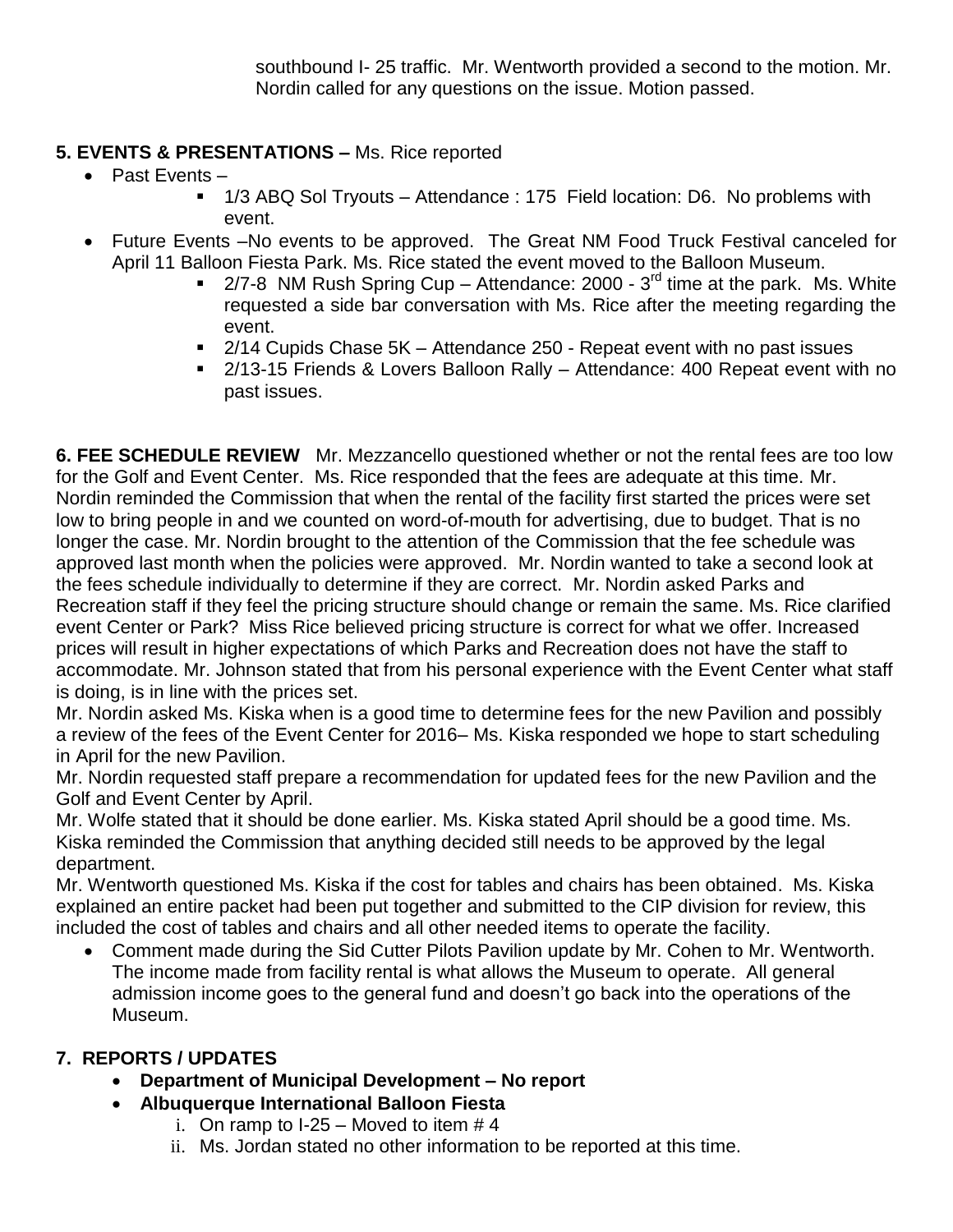- **Anderson Abruzzo Albuquerque International Balloon Museum -** Report provided by Mr. Cohen
	- i. Past Events
		- 1. Increase in Fiesta attendance. 24,000 approximately
		- 2. Bacon Fest had an attendance of about 8000.
	- ii. General admission Increase of 6% over last year.
	- iii. Upcoming events No large events until approximately April.
		- 1. Science in the Sky in February
		- 2. 2 Eagles Launch there have been two cancellations on the launch. Mission control is set up at the museum.
	- iv. Upcoming Projects at the Museum.
		- 1. Preservation projects Tint for windows, HVAC and storage facility updates.
		- 2. Interactive ride is being developed with GP bond funds. To increase attendance.
		- 3. Mr. Wentworth requested an update on the proposed kitchen. Mr. Cohen unsure of the status but will find out and report back on it. It is being administered by the foundation.
- **Environmental Health** report provided by Mr. Olson.
	- i. There is nothing new to report as of January 20, 2015.
	- ii. Mr. Nordin asked if there have been any thefts since last report. Mr. Olson reported no thefts to report.
- **Parks & Recreation**
	- i. Sid Cutter Pilots Pavilion
		- 1. Building Progress Update Ms. Kiska reported that she spoke with the project foreman on January 20. The foreman reported that they are on schedule even though there have been 2 weather delays. The foundation is scheduled to be poured on Saturday, January 24, 2015 if the incoming storm does not cause any delays.
	- ii. Verizon Project report provided by Ms. Kiska- currently it is in Real Property, no updates at this time. Ms. Kiska will do a follow-up with Real Property. Ms. Kiska read an email regarding the project is the last update January 19, 2015 from Carl Taske of Verizon regarding a finalized plan. The progress is proceeding. Mr. Olson and Ms. Jordan requested a copy of the email and plans referenced.
	- iii. Income since last meeting Ms. Rice reported: Last Month / YTD
		- 1. BFP: \$3,130.00 / \$38,464.00
		- 2. EC: \$5,885.00 / \$65,957.00
		- 3. GC: \$14,224.00 / \$113,440.42
	- **iv.** Signage and way finding Ms. Kiska reported the signs are being manufactured the week of January 23, and should be installed in February.

## **8. OLD BUSINESS:** Annual Report

- Mr. Wentworth and Mr. Nordin provided comments on the draft of the report submitted by Ms. Kiska.
- Dr. Komadina wanted a cover page showing bullet points of the highlights of the report. Ms. Kiska requested clarification of the items on the cover page. What – List facilities, Who – number of guests to the park and facilities, How: Parks and Recreation employees Use of the park with years – list numbers of visitors (percentage of increases). Why: Signature facility to keep people in the City of Albuquerque rather than to host events outside of the metro area.
- Ms. Kiska reminded Mr. Nordin that Cultural Services operates the museum. Mr. Nordin clarified that the report is a commission report and should include all aspects of the park